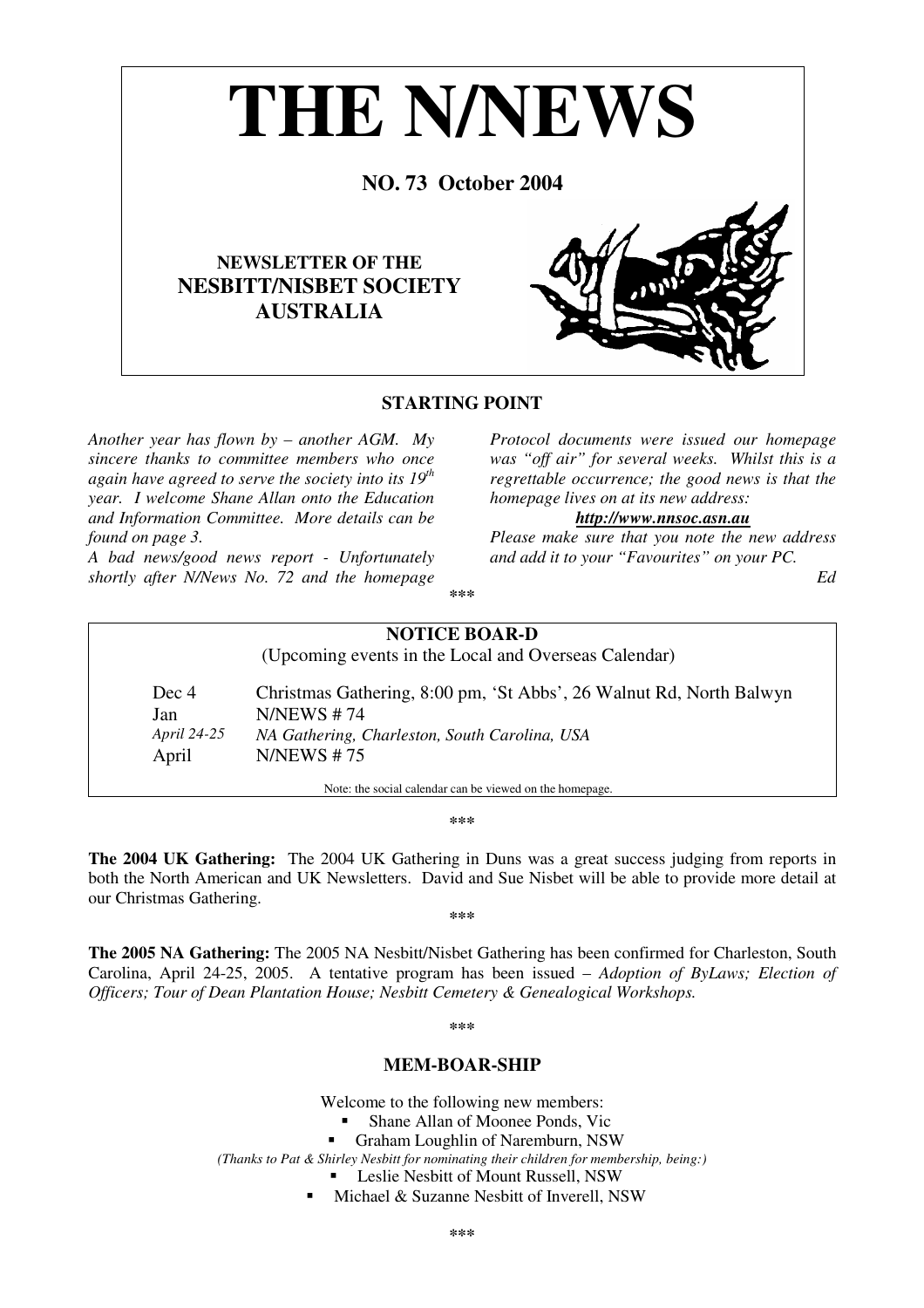## **(NES)-BITS & PIECES**

*Graham Loughlin recently contacted Ian M Nisbet regarding his research into Paris Nesbit QC, son of Edward Planta Nesbit who was brother of John Collis Nesbit – rather than re-tell the story, see copy of e-mail below:*

**From:** Graham Loughlin **Sent:** Tuesday, 24 August 2004 17:41 **Subject:** Fw: Nesbitt/Nisbet Society

Dear Sir/Madam,

A little while ago I inquired about membership of the NNS in North America but have now been informed that there is a Chapter of the NNS in Australia.

Rather than repeat my earlier inquiry I have copied it below. I will shortly follow this up with copies of the replies from the US so that you can see the full picture.

Could you tell me something of the Australian Chapter, whether you have a resource centre/library, whether I would be entitled to join and whether you have a website?

Thanks

Graham Loughlin

----- Original Message ----- **From:** Graham Loughlin **Sent:** Monday, August 09, 2004 6:49 PM **Subject:** Nesbitt/Nisbet Society

Dear Mr Nisbet,

I have just discovered by accident the Nesbit homepage and the existence of the Nesbit Society and would like to know if I may become a member. I should point out that I am not a Nesbit myself, which may be a barrier judging from the application form. My particular interest in the family is in Paris Nesbit QC, (b.1852, d.1927), a South Australian lawyer, son of Edward Planta Nesbit who in turn was the brother of John Collis Nesbit. Edward Planta and John Collis Nesbit were schoolmasters together at Kennington Lane in the East End of London before Edward Planta emigrated to South Australia in 1849. Paris Nesbit was therefore a first cousin of Edith Nesbit, whom he visited when he travelled to the UK in 1894. Paris was very proud of what he called his "thousand year Scottish ancestry".

As a student I published a biographical article on Paris Nesbit entitled Paris Nesbit: Lawyer, Libertine and Lunatic. It is available in the Journal of the Historical Society of South Australia, No.3 1977. You will find the HSSA at www.hssa.org.au, though I don't think Journal articles are available in soft copy. If you wish to have a copy for the Nesbit Society then it may be most easily available via your local library, though I could send a photocopy if you wish.

One of these days I intend to return to write a more detailed biography of Paris Nesbit, who was such a striking character as a lawyer, social reformer and would-be politician that he deserves much more than the earlier article. It may well be that membership of your Society will assist my inquiries.

## Graham Loughlin

*Edward Planta Nesbit & Edwin Paris Nesbitt have had entries in the N/News in the past, including No. 11 p.6, a feature article in No. 13 pp. 5&6 and No. 14 p. 2. Should members have information or details regarding Paris, Edward Planta or John Collis Nesbit then please contact the Secretary or submit details on the homepage and we will forward them to Graham.*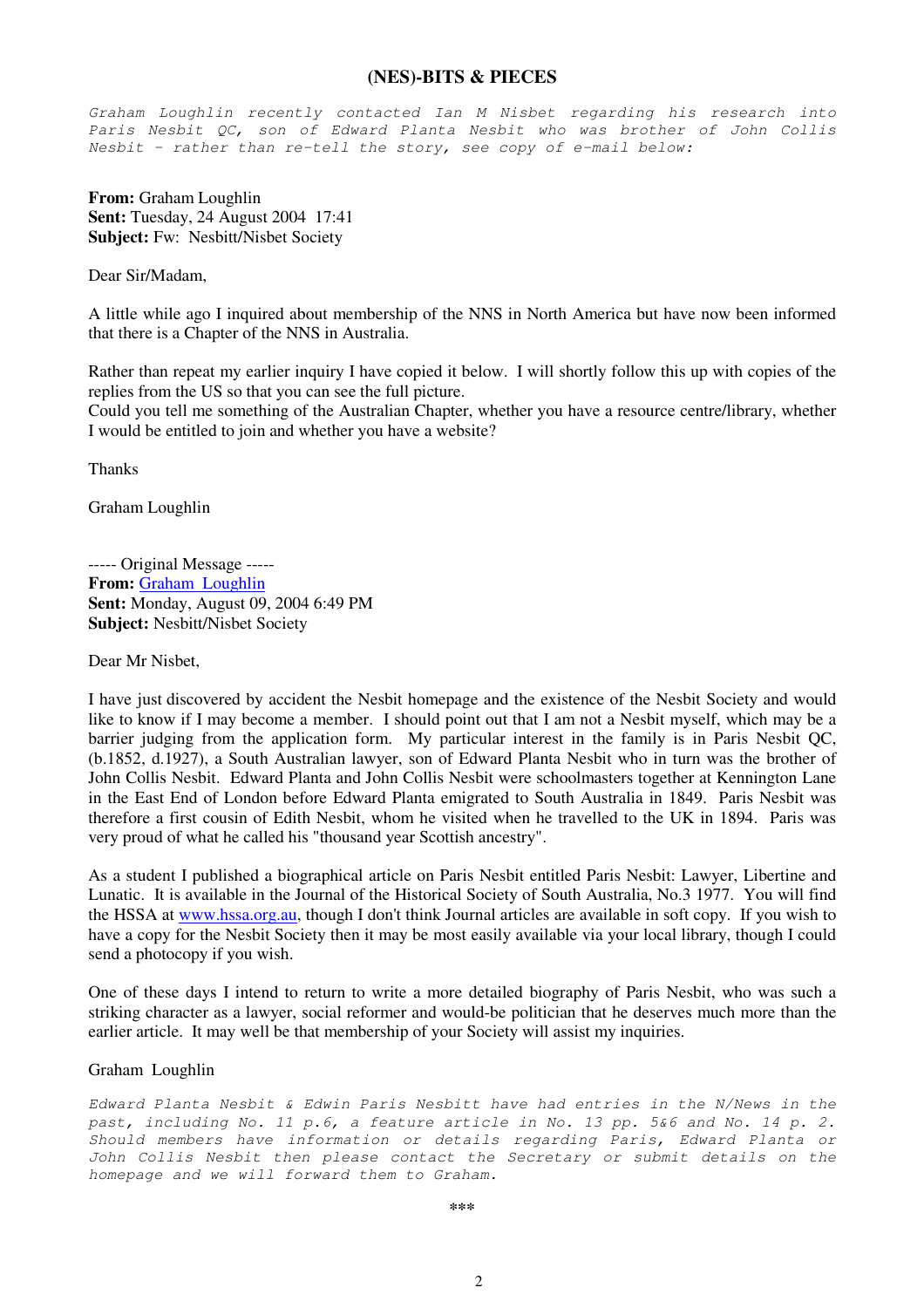## **SOCIETY NEWS**

AGM 2004: The eighteenth Annual General Meeting of the N/N Society – Australia was held at 'St Abbs' on Sunday 10<sup>th</sup> October. On behalf of the Society I thank our generous hosts, Joy & Ian Nisbet. I also thank committee members for continuing into 2004/05. I take this opportunity to welcome our newest member, Shane Allan, onto the Education & Information Committee. I would re-iterate the President's request that members seriously consider volunteering to serve on the committee – even from afar – as most, if not all, positions could be served remotely. The Society's reports are available in the members section of the homepage under "Online Library" and then "Annual Reports". *For members who have not yet registered an e-mail address a hardcopy should accompany this Newsletter. However, if you have received a hardcopy of* the Newsletter and Reports and you do have access to the internet then please assist us into the future and *register your e-mail address with the secretary or by the "Contact Us" facility on the homepage.*

**\*\*\***

## **NETWORKED N/N's**

As you are aware, the Australian N/N Society Homepage has undergone some enhancements and changes in recent times, but more importantly, as highlighted in "Starting Point" it has had to change address and can now be found at: *http://www.nnsoc.asn.au* and please make a habit of leaving a message in the guestbook.

**\*\*\***

The UK N/N Society Homepage has also undergone enhancement as well as changed address and can now be found at: *http://www.nesbittnisbet.org.au* and again, please leave a message in the guestbook.

**\*\*\***

## **FEATURE ARTICLE**

*In N/News 72 a tabulation of the First World War Nominal Roll sourced from the Australian National Archives (www.naa.gov.au) was featured. This edition features a listing of the World War I Roll of Honour. Several of these were previously noted in N/News 16 pp. 6&7, in "Gallipoli – The 75 th Anniversary".*

## **Roll of Honour Database World War I**

|                             | <b>Nesbit, Donald McK (Donald Nesbit)</b>                                            |
|-----------------------------|--------------------------------------------------------------------------------------|
| Number:                     | 535                                                                                  |
| <b>Rank:</b>                | <b>RSM</b>                                                                           |
| Unit:                       | $43^{\text{rd}}$ Bn Australian Inf                                                   |
| Service:                    | Army                                                                                 |
| <b>Conflict:</b>            | 1914 - 1918                                                                          |
| Date of Death:              | 19/07/1918                                                                           |
| <b>Place of Death:</b>      |                                                                                      |
| <b>Cause of Death:</b>      | Died of Wounds                                                                       |
| <b>Memorial Panel:</b>      | 137                                                                                  |
|                             | Cemetery or Memorial Details: FRANCE 300 St Pierre Cemetery Amiens                   |
| Next of Kin:                |                                                                                      |
| <b>Place of Enlistment:</b> | Port Pirie, SA                                                                       |
| <b>Native Place:</b>        |                                                                                      |
| Notes:                      | NESBIT, R.S.M. Donald McK., 535. 43 <sup>rd</sup> Bn. Australian Inf. Died of Wounds |
|                             | 19 <sup>th</sup> July, 1918. Age 33. Son of John Alexander Nesbit, of Kilchoan,      |
|                             | Ardnamurchan, Argyll, Scotland; husband of Jane McKenzie Nesbit. XIV. A. 2.          |
| Source:                     | AWM145 Roll of Honour cards, 1914-1918 War, Army                                     |

3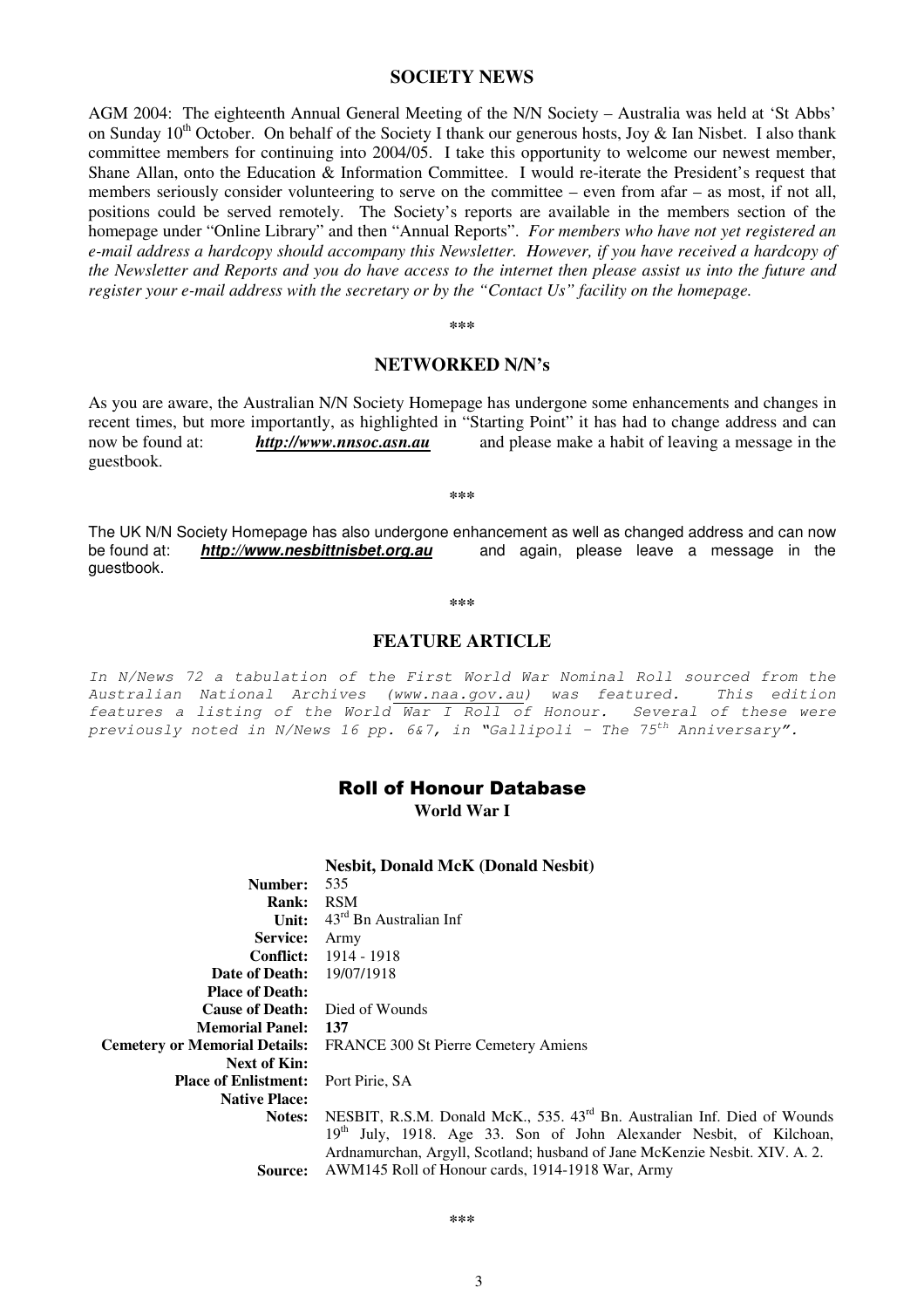**Nesbit, Joseph William**

| Number:                                                    | 3883                                                                                              |
|------------------------------------------------------------|---------------------------------------------------------------------------------------------------|
| <b>Rank:</b>                                               | Private [Pte]                                                                                     |
| Unit:                                                      | $24^{th}$ Bn                                                                                      |
| <b>Service:</b>                                            | Army                                                                                              |
| Conflict:                                                  | 1914 - 1918                                                                                       |
| Date of Death:                                             | 04/05/1917                                                                                        |
| <b>Place of Death:</b>                                     |                                                                                                   |
| <b>Cause of Death:</b>                                     | Died of Wounds                                                                                    |
| <b>Memorial Panel: 102</b>                                 |                                                                                                   |
| Cemetery or Memorial Details: 26 Villers Bretonneux-France |                                                                                                   |
| <b>Next of Kin:</b>                                        |                                                                                                   |
| <b>Place of Enlistment:</b>                                | Burke's Flat, VIC                                                                                 |
| <b>Native Place:</b>                                       |                                                                                                   |
| Notes:                                                     | NESBIT, Pte. Joseph William, 3883. 24 <sup>th</sup> Bn. 4 <sup>th</sup> May, 1917. Age 33. Son of |
|                                                            | James John and Jane Nesbit, of Burke's Flat, Victoria.                                            |
| <b>Source:</b>                                             | AWM145 Roll of Honour cards, 1914-1918 War, Army                                                  |
|                                                            |                                                                                                   |

**\*\*\***

## **Nesbitt, Alfred Dunleavy**

| Number:                              | 4498                                                                                       |
|--------------------------------------|--------------------------------------------------------------------------------------------|
| <b>Rank:</b>                         | Private [Pte]                                                                              |
| Unit:                                | 19 <sup>th</sup> Bn Australian Inf                                                         |
| <b>Service:</b>                      | Army                                                                                       |
| <b>Conflict:</b>                     | 1914 - 1918                                                                                |
| Date of Death:                       | 02/05/1917                                                                                 |
| <b>Place of Death:</b>               |                                                                                            |
| <b>Cause of Death:</b>               | Killed in Action                                                                           |
| <b>Memorial Panel:</b>               | -89                                                                                        |
| <b>Cemetery or Memorial Details:</b> | <b>FRANCE 1486 Vraucourt Copse Cemetery</b>                                                |
| <b>Next of Kin:</b>                  |                                                                                            |
| <b>Place of Enlistment:</b>          | Summer Hill, NSW                                                                           |
| <b>Native Place:</b>                 |                                                                                            |
| Notes:                               | NESBITT, Pte. Alfred Dunleavy, 4498. 19 <sup>th</sup> Bn. Australian Inf. Killed in action |
|                                      | 2 <sup>nd</sup> May, 1917. Age 19. Son of James and Margaret Nesbit, of 14 Carrington St., |
|                                      | Summer Hill, New South Wales. Born at Redfern, New South Wales. II. B. 10.                 |
| Source:                              | AWM145 Roll of Honour cards, 1914-1918 War, Army                                           |

**\*\*\***

## **Nesbitt, Charles Number:** 3555A **Rank:** Private [Pte] **Unit:** 6<sup>th</sup> Bn Australian Inf **Service:** Army **Conflict:** 1914 - 1918 **Date of Death:** 26/07/1916 **Place of Death: Cause of Death:** Killed in action **Memorial Panel: 47 Cemetery or Memorial Details:** FRANCE 832 Pozieres British Cemetery Ovillers-La-Boisselle **Next of Kin: Place of Enlistment:** Coleraine, VIC **Native Place:** Notes: NESBITT, Pte. Charles, 3555A. 6<sup>th</sup> Bn. Australian Inf. Killed in action 26<sup>th</sup> July, 1916. III. G. 2. **Source:** AWM145 Roll of Honour cards, 1914-1918 War, Army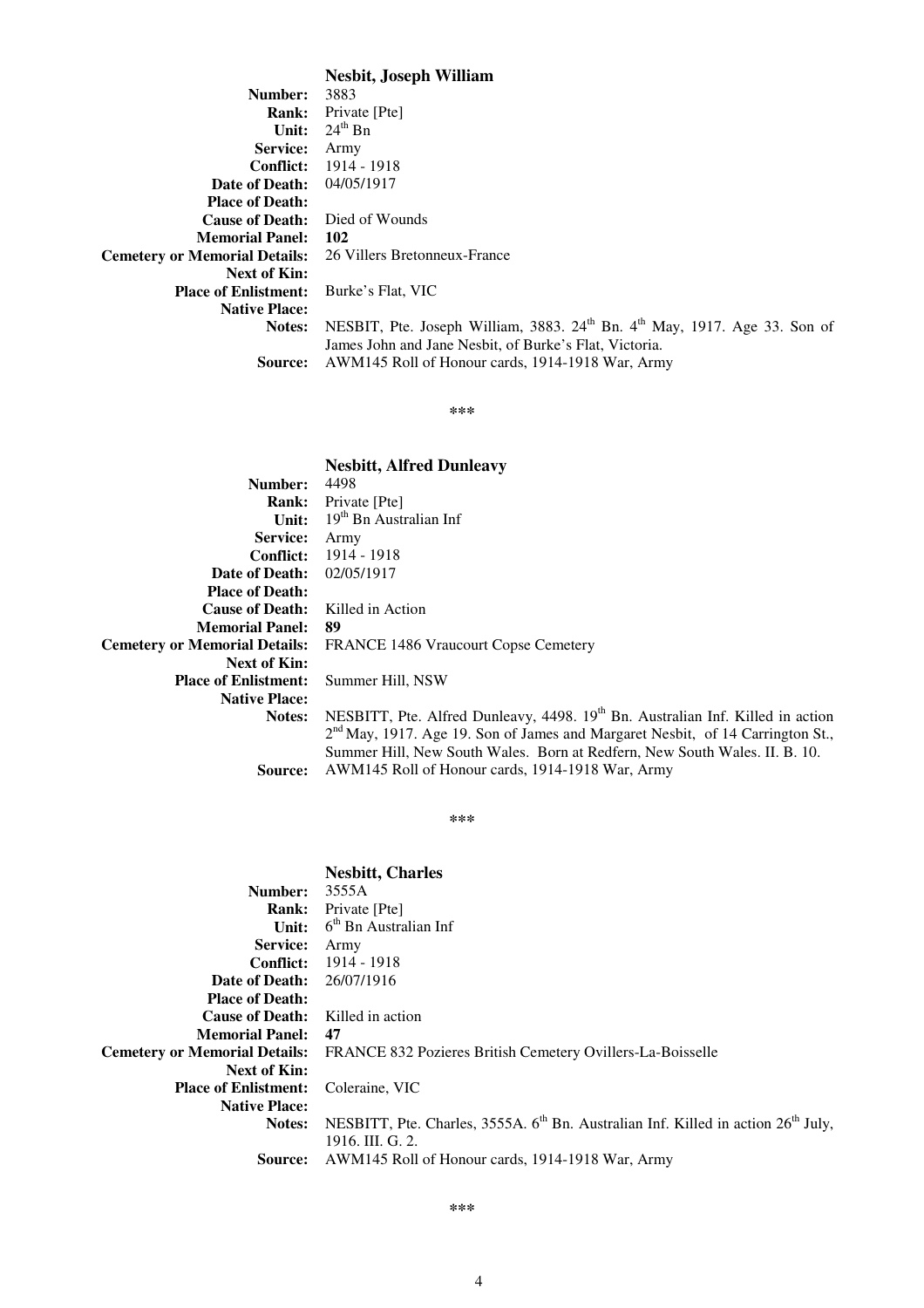## **Nesbitt, Richard William Thomas**

| Number:                          | 2916                                                                                                  |
|----------------------------------|-------------------------------------------------------------------------------------------------------|
| <b>Rank:</b>                     | Private [Pte]                                                                                         |
| Unit:                            | $16th$ Bn Australian Inf                                                                              |
| <b>Service:</b>                  | Army                                                                                                  |
|                                  | <b>Conflict:</b> 1914 - 1918                                                                          |
| <b>Date of Death:</b> 25/01/1916 |                                                                                                       |
| <b>Place of Death:</b>           |                                                                                                       |
| <b>Cause of Death:</b>           |                                                                                                       |
| <b>Memorial Panel:</b>           | 80                                                                                                    |
|                                  | Cemetery or Memorial Details: EGYPT 9 Cairo War Memorial Cemetery                                     |
| Next of Kin:                     |                                                                                                       |
| <b>Place of Enlistment:</b>      | Perth, WA                                                                                             |
| <b>Native Place:</b>             |                                                                                                       |
| Notes:                           | NESBITT, Pte. R.W.T., 2916. 16 <sup>th</sup> Bn. Australian Inf. 25 <sup>th</sup> Jan., 1916. D. 277. |
| Source:                          | AWM145 Roll of Honour cards, 1914-1918 War, Army                                                      |

**\*\*\***

|                                      | <b>Nesbitt, Teele Henry (Teele Henry Cross)</b>                                          |
|--------------------------------------|------------------------------------------------------------------------------------------|
| Number:                              | 5325                                                                                     |
| <b>Rank:</b>                         | Private [Pte]                                                                            |
| Unit:                                | $24th$ Bn Australian Inf                                                                 |
| <b>Service:</b>                      | Army                                                                                     |
| <b>Conflict:</b>                     | 1914 - 1918                                                                              |
| Date of Death:                       | 06/10/1917                                                                               |
| <b>Place of Death:</b>               |                                                                                          |
| <b>Cause of Death:</b>               | Died of Wounds                                                                           |
| <b>Memorial Panel:</b>               | 102                                                                                      |
| <b>Cemetery or Memorial Details:</b> | Belgium 11 Lijssenthoek Military Cemetery Belgium                                        |
| <b>Next of Kin:</b>                  |                                                                                          |
| <b>Place of Enlistment:</b>          | Neerim, VIC                                                                              |
| <b>Native Place:</b>                 | Gippsland, VIC                                                                           |
| Notes:                               | NESBITT, (served as CROSS), Pte. Teele Henry, 5325. 24 <sup>th</sup> Bn. Australian Inf. |
|                                      | Died of wounds 6 <sup>th</sup> Oct., 1917. Age 19. Son of William Robert and Adelaide    |
|                                      | Nesbitt, of Neerim East, Victoria, Australia. Native of Gippsland, Victoria. XX.         |
|                                      | G. 5.                                                                                    |
| Source:                              | AWM145 Roll of Honour cards, 1914-1918 War, Army                                         |

**\*\*\***

|                                      | <b>Nesbitt, Thomas Hudson</b>                                                                         |
|--------------------------------------|-------------------------------------------------------------------------------------------------------|
| Number:                              | 26                                                                                                    |
| <b>Rank:</b>                         | Serjt                                                                                                 |
| Unit:                                | $5^{\text{th}}$ Bn                                                                                    |
| <b>Service:</b>                      | Army                                                                                                  |
| <b>Conflict:</b>                     | 1914 - 1918                                                                                           |
| Date of Death:                       | 26/04/1915                                                                                            |
| <b>Place of Death:</b>               |                                                                                                       |
| <b>Cause of Death:</b>               | Killed in action                                                                                      |
| <b>Memorial Panel:</b>               | 44                                                                                                    |
| <b>Cemetery or Memorial Details:</b> | 6. Lone Pine Memorial, Gallipoli                                                                      |
| <b>Next of Kin:</b>                  |                                                                                                       |
| <b>Place of Enlistment:</b>          | Melbourne, VIC                                                                                        |
| <b>Native Place:</b>                 |                                                                                                       |
| Notes:                               | NESBITT, Serjt. Thomas Hudson, 26. 5 <sup>th</sup> Bn. Killed in action 26 <sup>th</sup> April, 1915. |
|                                      | 24.                                                                                                   |
| Source:                              | AWM145 Roll of Honour cards, 1914-1918 War, Army                                                      |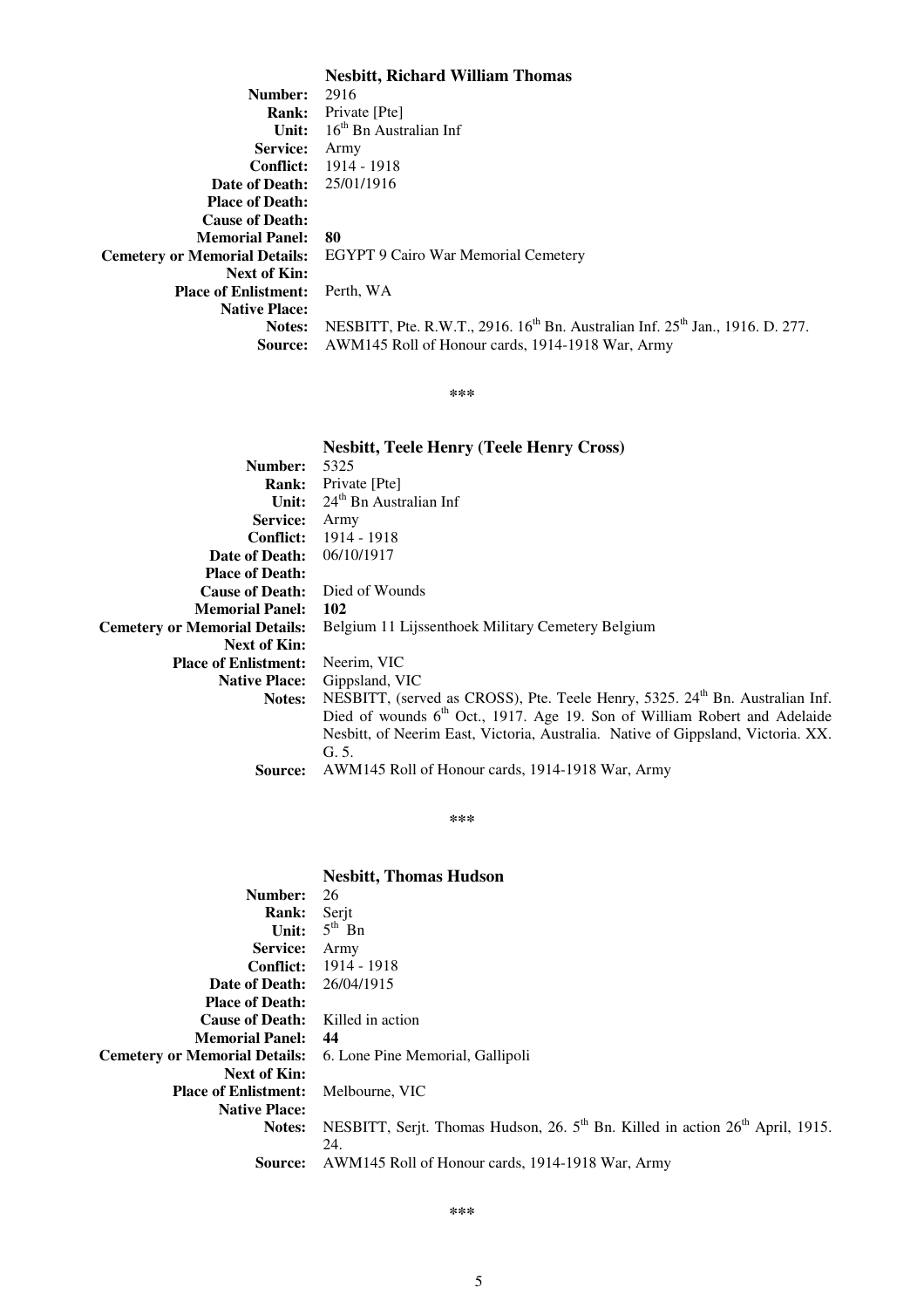**Nesbitt, Thomas John**

| Number:                                 | 2495                                                                                                    |
|-----------------------------------------|---------------------------------------------------------------------------------------------------------|
|                                         | <b>Rank:</b> Private [Pte]                                                                              |
| Unit:                                   | $24th$ Bn Australian Inf                                                                                |
| Service:                                | Army                                                                                                    |
| <b>Conflict:</b>                        | 1914 - 1918                                                                                             |
| <b>Date of Death:</b> 29/11/1915        |                                                                                                         |
| <b>Place of Death:</b>                  |                                                                                                         |
| <b>Cause of Death:</b> Killed in action |                                                                                                         |
| <b>Memorial Panel:</b>                  | 102                                                                                                     |
|                                         | Cemetery or Memorial Details: GALLIPOLI 7. Lone Pine Cemetery                                           |
| Next of Kin:                            |                                                                                                         |
| <b>Place of Enlistment:</b>             | Riddell's Creek, VIC                                                                                    |
| <b>Native Place:</b>                    |                                                                                                         |
| Notes:                                  | NESBITT, Pte. Thomas John, 2495. 24 <sup>th</sup> Bn. Australian Inf. Killed in action 29 <sup>th</sup> |
|                                         | Nov., 1915. Son of John and Margaret Nesbitt of Riddell's Creek, Victoria,                              |
|                                         | Australia. Sp. Mem. A. 16.                                                                              |
| <b>Source:</b>                          | AWM145 Roll of Honour cards, 1914-1918 War, Army                                                        |

**\*\*\***

| <b>Nisbet, James</b>                                                                      |
|-------------------------------------------------------------------------------------------|
| 2736                                                                                      |
| Private [Pte]                                                                             |
| $58th$ Bn Australian Inf                                                                  |
| Army                                                                                      |
| <b>Conflict:</b> 1914 - 1918                                                              |
| 02/03/1916                                                                                |
|                                                                                           |
| Cerebro-spinal meningitis                                                                 |
| 166                                                                                       |
| EGYPT 16 Tell El Kebir War Memorial Cemetery<br><b>Cemetery or Memorial Details:</b>      |
|                                                                                           |
| Majorca, VIC                                                                              |
|                                                                                           |
| NISBET, Pte. James, 2736. 58 <sup>th</sup> Bn. Australian Inf. Died of cerebro-spinal     |
| meningitis 2 <sup>nd</sup> March, 1916. Age 25. Son of John and Charlotte Nisbet. Born at |
| Majorca, Victoria, Australia. 4.                                                          |
| AWM145 Roll of Honour cards, 1914-1918 War, Army                                          |
|                                                                                           |

**\*\*\***

# **Nisbett, Edward James**

| Number:                                         | 3966                                             |
|-------------------------------------------------|--------------------------------------------------|
| <b>Rank:</b>                                    | Private [Pte]                                    |
| Unit:                                           | $16^{th}$ Bn                                     |
| <b>Service:</b>                                 | Army                                             |
| <b>Conflict:</b>                                | 1914 - 1918                                      |
| <b>Date of Death:</b> 25/11/1916                |                                                  |
|                                                 | <b>Place of Death:</b> Freemantle Harbour        |
| <b>Cause of Death:</b>                          |                                                  |
| <b>Memorial Panel:</b>                          | 80                                               |
| <b>Cemetery or Memorial Details:</b> Freemantle |                                                  |
| Next of Kin:                                    |                                                  |
| <b>Place of Enlistment:</b>                     | Bunbury, WA                                      |
| <b>Native Place:</b>                            | Berwick on Tweed, England                        |
| <b>Notes:</b>                                   |                                                  |
| Source:                                         | AWM145 Roll of Honour cards, 1914-1918 War, Army |
|                                                 |                                                  |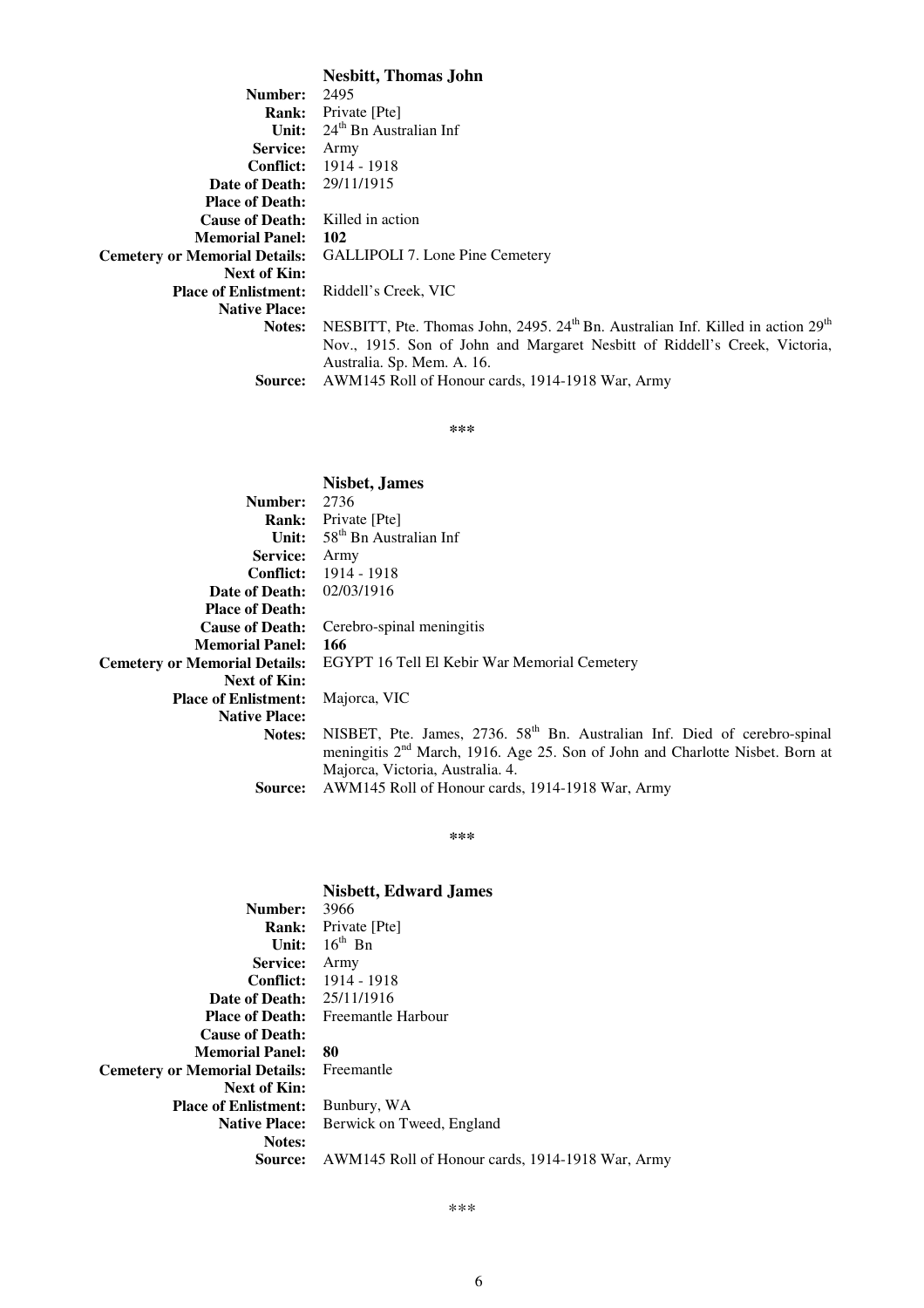## **N/N's IN THE NEWS**

## *The Nesbitt/Nisbet Society North American News, Issue 32, Autumn 2004 included:*

- an article on pages 4 & 5 regarding Máiréad Nesbitt, *fiddler extraordinaire*, a professional violinist and traditional fiddler from Ireland.
- an article on pages 6 & 7 regarding Bryan Nesbitt, head of GM Europe Design. Bryan formerly worked for Chrysler and was the primary exterior designer of their highly successful retro PT Cruiser.

*Both articles are very interesting reading and I will contact the NA Branch regarding their source/s. Ed.*

#### **\*\*\***

## **THE WANTED LIST**

## On Thursday, 23-Sep-2004 John Nesbit <u>jotdon@xtra.co.nz</u> from Christchurch, N.Z. wrote:

Hello rellies ?? Having been an "inactive" member for several years, I have now finally & completely retired & am able to pick up my fledgling interest in family history. This updated web site will no doubt help immensely. It's a credit to those who worked on it. My progress to date tells that John Nesbit, wife Isabella & 3yo son Thomas arrived in Nelson NZ onboard the "Sir Charles Forbes" on 22 August 1842. I will be pleased to share what info I have & to receive any info out there.

John Neshit

**\*\*\***

## On Wednesday, 21-Jan-2004 Fay Nesbitt *fnesbitt@tpg.com.au* from Grafton, NSW. Australia wrote:

Samuel Nesbitt was born in Belfast. He served with the Military in the Russian armoured car unit in 1918. In July 1936 he and his family lived at Victoria Avenue, Newtownards.

His son William came to Australia about 1920 and I would love to hear from anyone who knew this family or my Father-in-law in Australia.

## **FOUND**

New member, Shane Allan has already achieved some success. On submission of the family tree he is researching it was positively identified as sharing ancestry with several society members, being descendents of John and Isabella Nisbet who emigrated to Australia from Glasgow in 1857.

*This is of personal interest as I am of this family tree and wish Shane every success in his genealogical efforts. Ed.*

#### **\*\*\***

## **SCOTS of VICTORIA**

The upcoming major events are:

|       | Nov 19-21 Beechworth |                       | Celtic   |
|-------|----------------------|-----------------------|----------|
|       |                      | Festival, Beechworth  |          |
|       | Nov 21-22 Gippsland  |                       | Celtic   |
|       | Festival, Warraqul   |                       |          |
| Dec 4 |                      |                       |          |
|       | Daylesford           |                       | Highland |
|       |                      | Gathering, Daylesford |          |
|       | $9:30$ am,           | Victoria Park,        |          |
|       | Daylesford           |                       |          |

**\*\*\***

## **FAMILY SNIPPETS**

Dr Ian T Nisbet, our past Chairman and Newsletter Editor, was recently appointed as Chairman of Meditech Research Limited, based in Melbourne. Ian and Gwenda, more recently our Boston correspondents, will return to our fair shores later in the year after taking care of "loose ends" in the USA. We wish Ian every success in his new position.

**\*\*\***

## **OBITUARY**

*The following obituary was taken from the HERALD SUN of Friday October 8 th 2004, page 101.*

> NISBET (Mathews). — Renee<br>Beatrice (Betty), passed away<br>peacefully at Violet Town Bush<br>Nursing Centre on Thursday,<br>Oct. 7, 2004 aged 86 years.<br>Beloved wife of Jack (dec.),<br>much loved and loving mother of Angus (dec.), Janice and Peter,<br>mother-in-law of Sue and<br>Darron. Grandma and Mem to Lauren, Krista, Jane, Katie,<br>Steve and Joshua. Special friend<br>to Scott.<br>Happy Guy Fawkes Bet